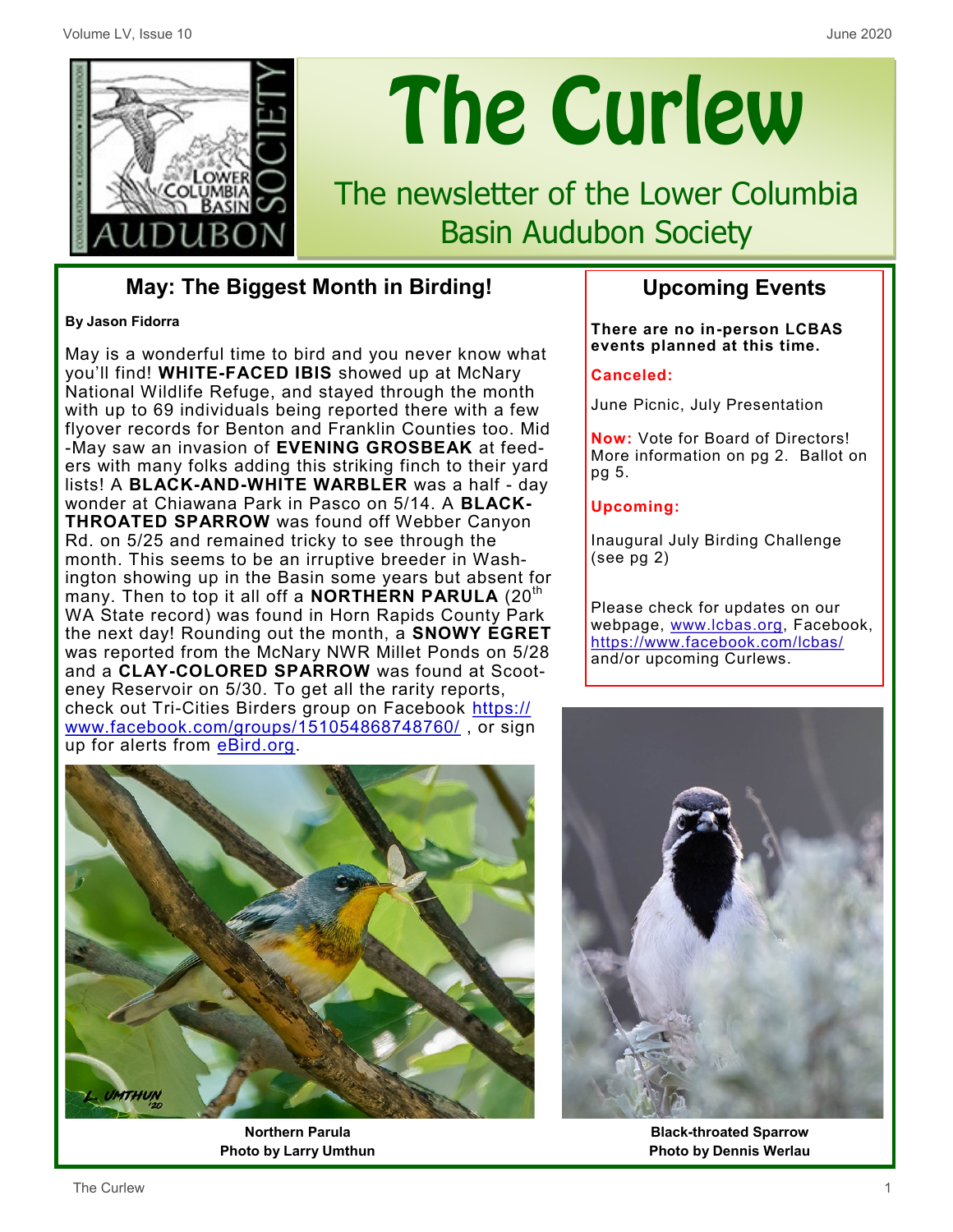# **July Birding Challenge!**

#### **By Jason Fidorra**

JULY BIRDING CHALLENGE !! July is the least birded month for both Benton and Franklin Counties. This means that not only are cool birds not being located, but that science is least informed about this time of year—an important time with offspring added to populations and arctic breeding shorebirds head south for the winter! Many discoveries await!!

Let's make a fun effort to document as many species as we can during July! To be added to the fun, send an email to fieldtrips@lcbas.org. I will add you to the list for rules, regular emails about sightings and standings through the month. If you can't go bird you can still sign up to follow along. This is a friendly event. Benton and Frankly County lists will compete to see which county can rack up the most species in July, but you can still bird in both counties.



# **Board of Directors Election**

#### **By Debbie Berkowitz**

LCBAS usually holds elections for the Board of Directors at our May membership meeting. Because of Covid-19 and the Governor's stay at home order, we did not have our May meeting, nor the June picnic. Therefore, as mentioned in the May Curlew, the current LCBAS board has decided to include a ballot in this June issue of the Curlew. All current dues-paying members of LCBAS are encouraged to vote.

Please see Page 5 for the ballot and Slate of Nominees.

\*Please vote by July 10.



# **Audubon: Equity, Diversity, and Inclusion are a Strategic Imperative**

The birds Audubon pledges to protect differ in color, size, behavior, geographical preference, and countless other ways. By honoring and celebrating the equally remarkable diversity of the human species, Audubon will bring new creativity, effectiveness and leadership to our work throughout the hemisphere.

*For more information :* <https://www.audubon.org/about/edi>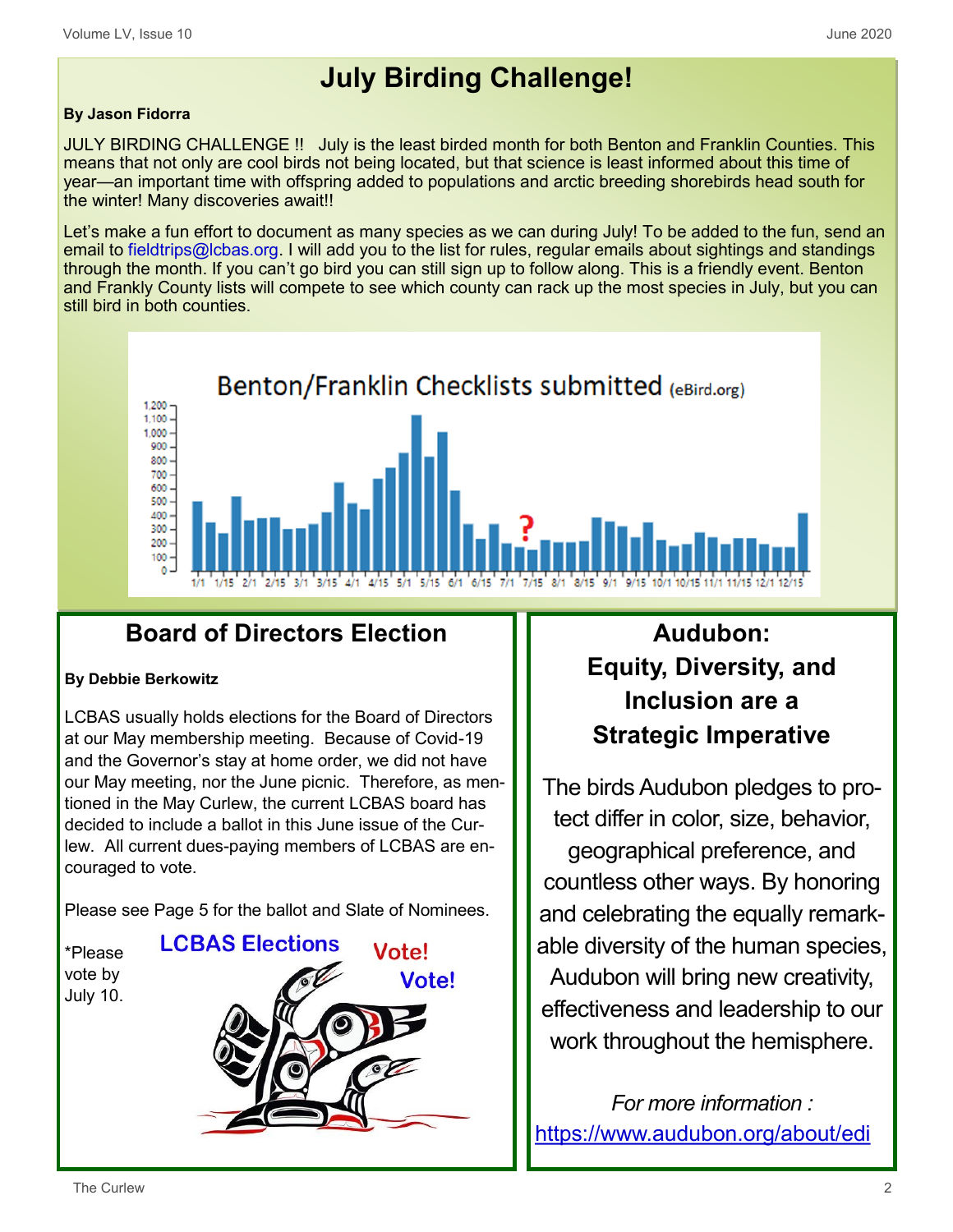# **Wallula Unit and Millet Pond**

#### **By Ivar Husa**

Visiting Millet Pond is a wonderful way to 'social distance', get exercise, and perhaps see some amazing animals. The pond is part of the McNary National Wildlife Refuge, in the Wallula Unit, near the mouth of the Walla Walla River. Two hundred and six species have been reported for this area on eBird. On a recent visit, Mike and Merrylyn Denney recorded 53 species.

**Advisory:** This unit is used for waterfowl hunting from sun-up until 1pm during the waterfowl season that nominally runs from mid-October to the end of January. There are a few youth hunting days set aside, in advance of the main season. Be sure to check the hunting regulations for more information.

That does not mean you shouldn't visit during hunting season. Just show up after 1pm and don 't expect to see any ducks. There are other birds! The hunter's I have crossed paths with, after 1pm of course, have been most congenial.

This year there have been reports of Swamp Sparrow, American Bittern, Whitefaced Ibis, Great Egret, and Franklin's Gull, along with many other, more common, species. My most exciting find at this unit, in 2017, was a Long-tailed Weasel in winter colors.

From the parking areas, pass the gates and wander at will. The largest loop runs just under 4 miles long, but all of it is flat and much is well graveled. The side trails that aren't graveled can be slippery when wet. I view it as my McElligot's Pond, where any fish, or fowl, might be found.

The ponds are in varying stages of flooding in the winter, and the water is dropped for the rest of the year. For more information, contact McNary [https://www.fws.gov/](https://www.fws.gov/refuge/McNary/) [refuge/McNary/](https://www.fws.gov/refuge/McNary/)

**From Hwy 12, traveling from the Tri-Cities towards Wallula Gap, turn east on North Shore Rd, at Madame Dorian Park. Access points are marked with a blue star. Most will drive to the parking area at the yellow marker with blue star. The alternative has one parking almost directly under the power lines.**



**Long-tailed Weasel Photo by Ivar Husa**

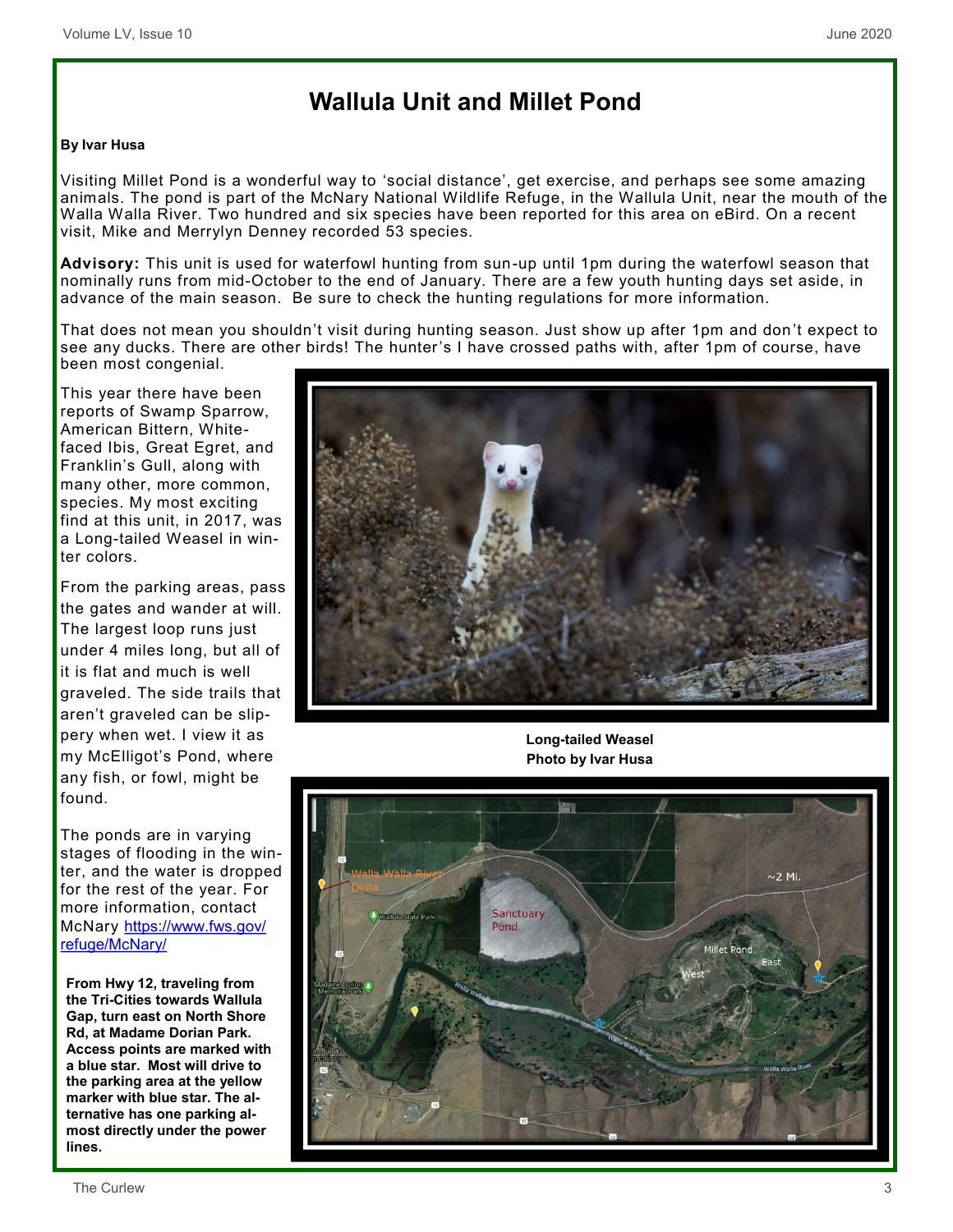# **Climate Change is Pushing Bird Boundaries, Community Scientists Confirm**

#### **In the first peer-reviewed study of its kind, participants in Audubon's Climate Watch program helped determine the ongoing impact of climate change to bluebirds and nuthatches.**

The journal *Ecological Applications* just [published a final version of a](https://esajournals.onlinelibrary.wiley.com/doi/abs/10.1002/eap.2128)  [study](https://esajournals.onlinelibrary.wiley.com/doi/abs/10.1002/eap.2128) from National Audubon Society scientists demonstrating that climate change is causing a measurable shift of birds ' ranges during winter and breeding seasons. Years of bird observations gathered by hundreds of volunteer participants in Audubon's [Climate](https://www.audubon.org/conservation/climate-watch)  [Watch](https://www.audubon.org/conservation/climate-watch) community science program confirm projections made earlier by Audubon that rising temperatures and changing precipitation patterns will likely result in the colonization of new territories by North American birds.

**"Climate change is disrupting hundreds of bird species, and thanks to community scientists all across the country, we can visualize these disruptions in real time and plan conservation efforts accordingly,"** said [Sarah Saunders,](https://www.audubon.org/content/sarah-saunders) PhD, quantitative ecologist at Audubon and lead author of the study.

The study concludes that climate-vulnerable birds are indeed shifting their distributions at pace with changes in climate suitability due to rising global temperatures. The most outstanding examples take place during the birds' wintering season, which is not unexpected given the more pronounced changes in temperature attributable to climate change taking place in winter months.

Climate Watch, an Audubon community science program that invites volunteers to count and identify select species of birds deemed climate vulnerable by Audubon climate science, provides the observation data used in the analysis. Each year, from January 15 to February 15 and May 15 to June 15, community scientists all across the coun-

# **Audubon Adventures**

**In many ways every child is born a scientist**—exploring their world, leading small experiments, asking questions, searching for answers. That innate curiosity and drive to inquiry is what Rachel Carson, the groundbreaking conservationist and author, called a sense of wonder.

The current Audubon learning module is on Climate Change, and what both children and adults can do to make a difference. The topic is more important than ever, as the Arctic Circle experiences ever higher temperatures. The Arctic is warming at more than two times the rate of the rest of the globe!

The current module includes:

- Scientists Study Birds to Learn About Climate Change,
- Kids are Telling Leaders It's Time to Take Action,
- What's Your Climate Action Score?

[https://www.audubon.org/get](https://www.audubon.org/get-outside/activities/audubon-for-kids)-outside/

try [look for 12 species:](https://www.audubon.org/news/if-you-can-identify-any-these-birds-youre-ready-climate-watch) White-breasted Nuthatch, **Red-breasted Nuthatch**, Brown-headed Nuthatch, Pygmy Nuthatch, Western Bluebird, Mountain Bluebird, Eastern Bluebird, Lesser Goldfinch, American Goldfinch, Eastern Towhee, Spotted Towhee and Painted Buntings. The dual two -week windows represent wintering and breeding seasons for the chosen species. The climate-suitable ranges for each of these species are projected to change as their habitats shift, shrink, or expand due to rising global temperatures. Regularly gathered observations allow researchers to track any shifts in species distributions.

**"Climate Watch volunteers have confirmed the accuracy of Audubon's climate projections, which show that two -thirds of North American birds are at risk of extinction by the end of this century,"** said [Brooke Bateman,](https://www.audubon.org/content/brooke-bateman) PhD, Audubon's senior climate scientist and lead author of *[Survival by Degrees: 389 Bird Species on the Brink](https://www.audubon.org/climate/survivalbydegrees)*, a report published in October 2019.

**"Luckily, Audubon science also shows that we can protect three-quarters of these vulnerable bird species by keeping global temperature rise below 1.5 degrees Celsius,"** said Bateman.

Audubon's climate suitability projections for each of these climate-vulnerable bird species allows conservationists to protect not only the places birds need today, but also the places birds will need in a climate-altered future.

For more information on birds, climate change, and Climate Watch, visit: [https://](https://www.audubon.org/climate-watch-results) [www.audubon.org/climate](https://www.audubon.org/climate-watch-results)-watch[results](https://www.audubon.org/climate-watch-results)

For further study, five new species have been added to the list of Climate Watch birds—the towhees, goldfinches and bunting listed above—representing birds found across a broader geographic area and in urban areas, which will allow a more in-depth look at the validity of climate suitability projections and invite even more community scientists to participate in the effort.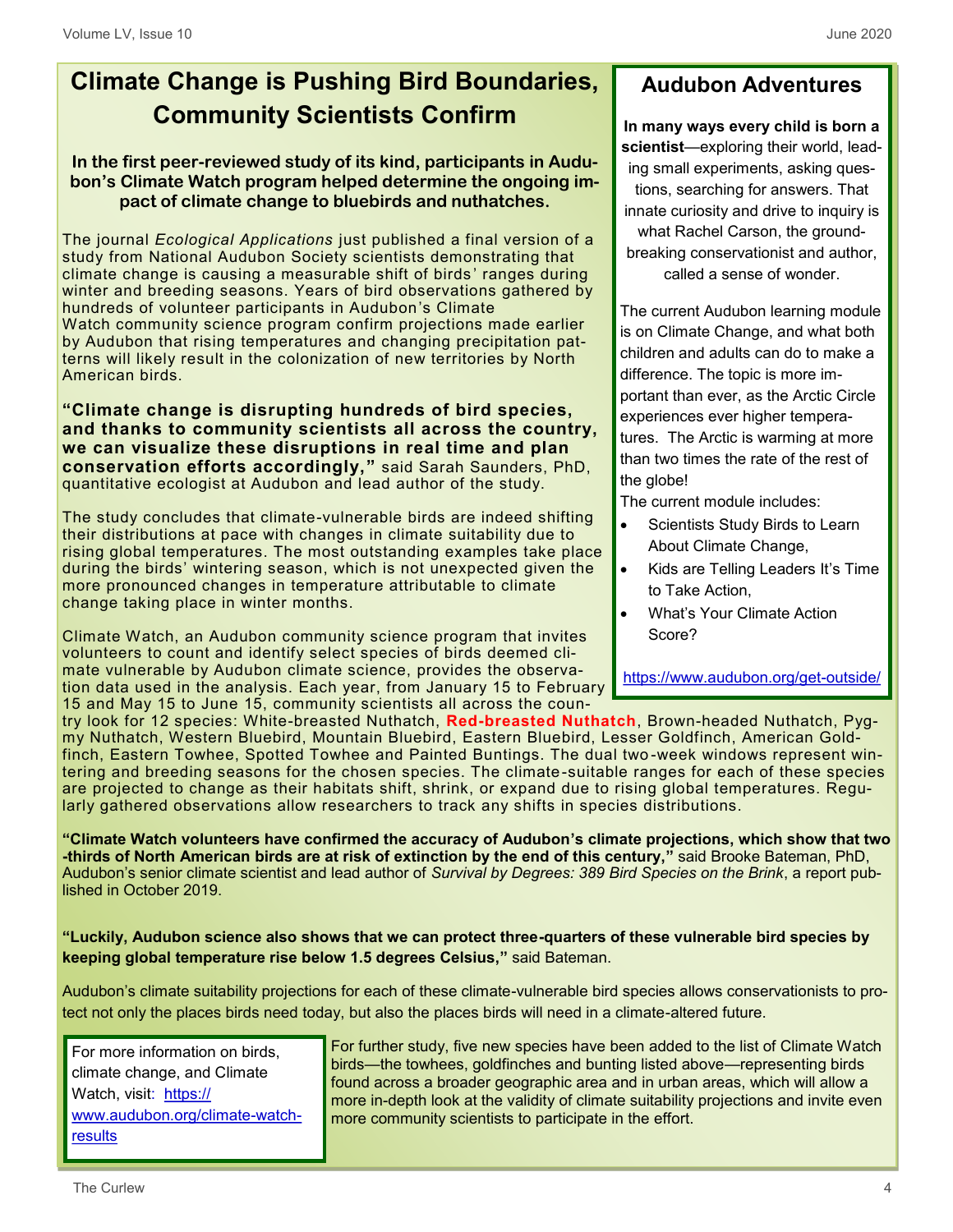**LCBAS MEMBERSHIP RENEWAL: Postal Curlew subscribers** can see the year/month their subscription expires by looking on their Curlew label. **eCurlew subscribers** are alerted to the impending expiration of their subscription by email. Please renew your subscription on or before the month your subscription expires to continue to receive the Curlew without interruption. Renewing online is easy, quick and safe: **http://lcbas.org/JoinLCBAS.html** or you can use the form included with your newsletter.

**ADDRESS CHANGES:** Please send address changes (postal address or email address) to Rich Barchet at **subscriptions@lcbas.org** so that your subscription is not interrupted. You can mail address changes to LCBAS, PO Box 1900, Richland, WA 99354.

**NEW NATIONAL AUDUBON SOCIETY MEMBERS:** We have been sending you complimentary issues of The Curlew newsletter to keep you up to date on local happenings. After three issues, the complimentary mailings end. To continue to receive The Curlew newsletter without interruption, please become a paid subscriber. Doing so is fast, easy, and secure at our website **http://lcbas.org/JoinLCBAS.html**

The **LCBAS Privacy Policy** is available at our website.

**Find out more at www.lcbas.org or www.lowercolumbiabasinaudubon.org/**

# **LCBAS Ballot for Officers and Standing Committee Chairs**

There are two options for voting:

- 1. Send an email to Debbie Berkowitz at [secretary@lcbas.org.](mailto:secretary@lcbas.org) State if you vote for or against the slate of officers/standing committee chairs.
- 2. Return the ballot, or a copy, by mail to Lower Columbia Basin Audubon Society, P.O. Box 1900, Richland, WA 99352. Please check one of the boxes below.

**Please return your ballot by July 10, 2020.**

|  | Slate of Nominees: |  |
|--|--------------------|--|
|  |                    |  |

| <b>OFFICERS:</b>                  |                             |
|-----------------------------------|-----------------------------|
| President                         | Jim Castle                  |
| <b>Vice President</b>             | Sheri Whitfield             |
| Secretary                         | Debbie Berkowitz            |
| Treasurer                         | Lori Nelson                 |
| <b>STANDING COMMITTEE CHAIRS:</b> |                             |
| <b>Birding Events</b>             | Jason Fidorra               |
| Communications                    | Charlene Burge              |
| Conservation                      | Dana Ward and Rick Leaumont |
| Education                         | Cherie Baudrand             |
| Finance                           | Lori Nelson                 |
| Fundraising                       | <b>Marcie Daines</b>        |
| Membership                        | <b>OPEN</b>                 |
| Programs                          | Kathy Criddle               |
| Delegate-at-Large                 | Robin Priddy                |

**\_\_\_\_\_ I vote for the slate of officers / standing committee chairs.**

**\_\_\_\_\_ I vote against the slate of officers / standing committee chairs.**